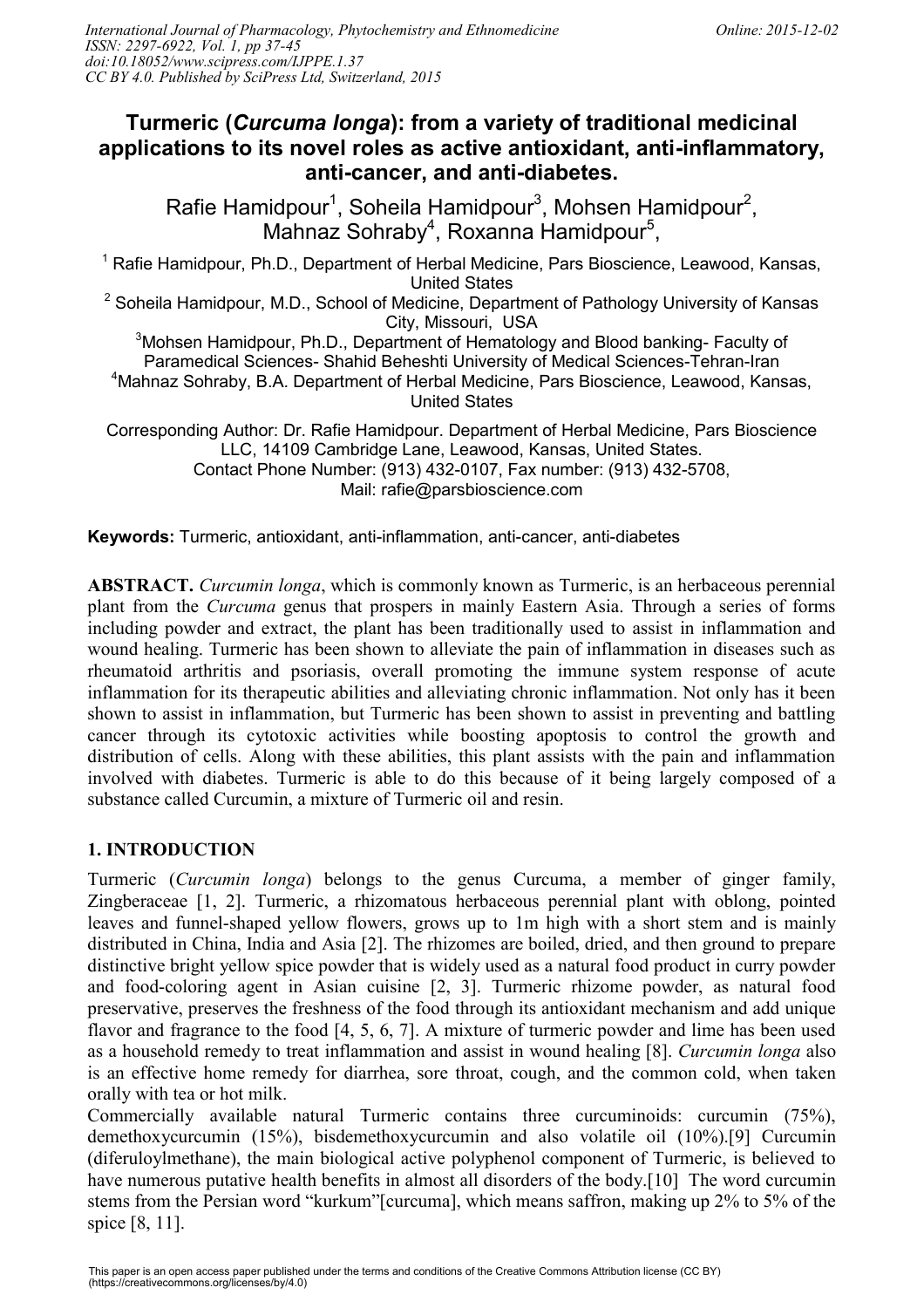Curcumin [1,7-bis(4-hydroxy-3mathoxypheny)-1,6-heptadiene-3,5-dione] is a mixture of resin and Turmeric oil and also a hydrophobic molecule that passes easily through the plasma membrane into the cytosol of the human cells.[12] It is a lipophilic molecule that is stable in the acidic environment of the stomach.[9] Curcumin works by modulating multiple molecular targets while using cell signaling proteins, cell cycle protein, cytokines and chemokines, enzyme, receptors and cell surface adhesion molecules.[9] Numerous lines of evidence revealed that curcumin, the key active constituent of *C.longa* extract, contains hepatoprotective, renoprotective, antiproliferative, and antitumor agent properties.[13] The combination of Curcumin ingestion with aerobic exercise training has been shown to increase vasodilation, which also decreases blood pressure.[7]

### **2. COMPOSITION**

Turmeric is a rich source of various volatile oils, including turmerone, atlantone, zingiberone, and other constituents such as sugars, proteins, resins, lignin, salts, resins. The root contains 10% resin which is a glucoside.<sup>[14]</sup> It is a very rich source of many essential vitamin such as vitamins A, E and C. It is evident that the essential oil that contains extracts of Turmeric and its curcumin component exhibit strong antioxidant activity due to vitamins C and E and has a beneficial effect on gastrointestinal tract and liver ailments due to the p-tolyl methyl carbinol.[6] Recent studies reveal that this volatile oil in turmeric assists in the treatment of inflammation in the digestive system and hepatitis.[6] Turmeric powder has been traditionally used in Indian cooking as a rich source of fat, magnesium, and silicon and is high in iron, manganese, niacin, potassium, selenium, and sodium.[6] Phytochemical studies of turmeric have shown the presence of curcumin, demethoxycurcumin, bisdemethoxycurcumin, zingiberene, curcumenol, curcumol, eugenol, tetrahydrocurcumin, triethylcurcumin, turmerin, turmerones, and turmeronols.[15] Turmeric is made up three curcuminoids: 75% diferuloylmethane (also called curcumin), 16% demethoxycurcumin, and 8% bisdemothycurcumin. The present data revealed that most of the therapeutic effects of Turmeric are due to presence of curcumin. [15] Curcumin is also the component that gives turmeric its yellow colour.[14, 15]

Curcumin , a polyphenol compound with a molecular formula C21H20 O6, can exist in two tautomeric forms: a keto form (an aldehyde) and a stable enol form (an alcohol).[15] Curcumin is an oil-soluble pigment, hydrophobic in nature at an acidic and neutral pH, and soluble in alkali, acetone , methanol and ethanol.[5] Curcumin is stable at high temperatures but unstable in the presence of light, and precautions should be taken to avoid exposure.[14] When curcumin comes in contact with any acidic conditions, it's color turns from yellow to deep red.[5]

### **3. BIOAVAILABILITY**

Although curcumin has many health benefits, it has been shown to have extremely low-serum levels, limited tissue distribution and half-life after oral administration. This appears to be due to poor absorption, high rate of metabolism in the liver and intestinal wall, inactivity of metabolic products and/or rapid elimination and clearance from the body. These are the effects of reduced bioavailability of curcumin. Therefore, poor bioavailability of curcumin limits its therapeutic efficacy.[14]

By giving attention to the most effective roles of this plant against numerous human disorders, an intense search has been commenced for curcumin without these problems. The use of adjuvants such as piperine that can block the metabolic pathway of curcumin is the most common way to increase its bioavailability.[16]

Piperine is an inhibitor of hepatic and intestinal glucuronidation of curcumin.[17] The pilot studies summarized that piperine enhances the serum level and the extent of absorption and bioavailability of curcumin in both rats and humans with no adverse effects. Concomitant administration of curcumin raised the bioavailability rate up to 2000% in the patients.[17]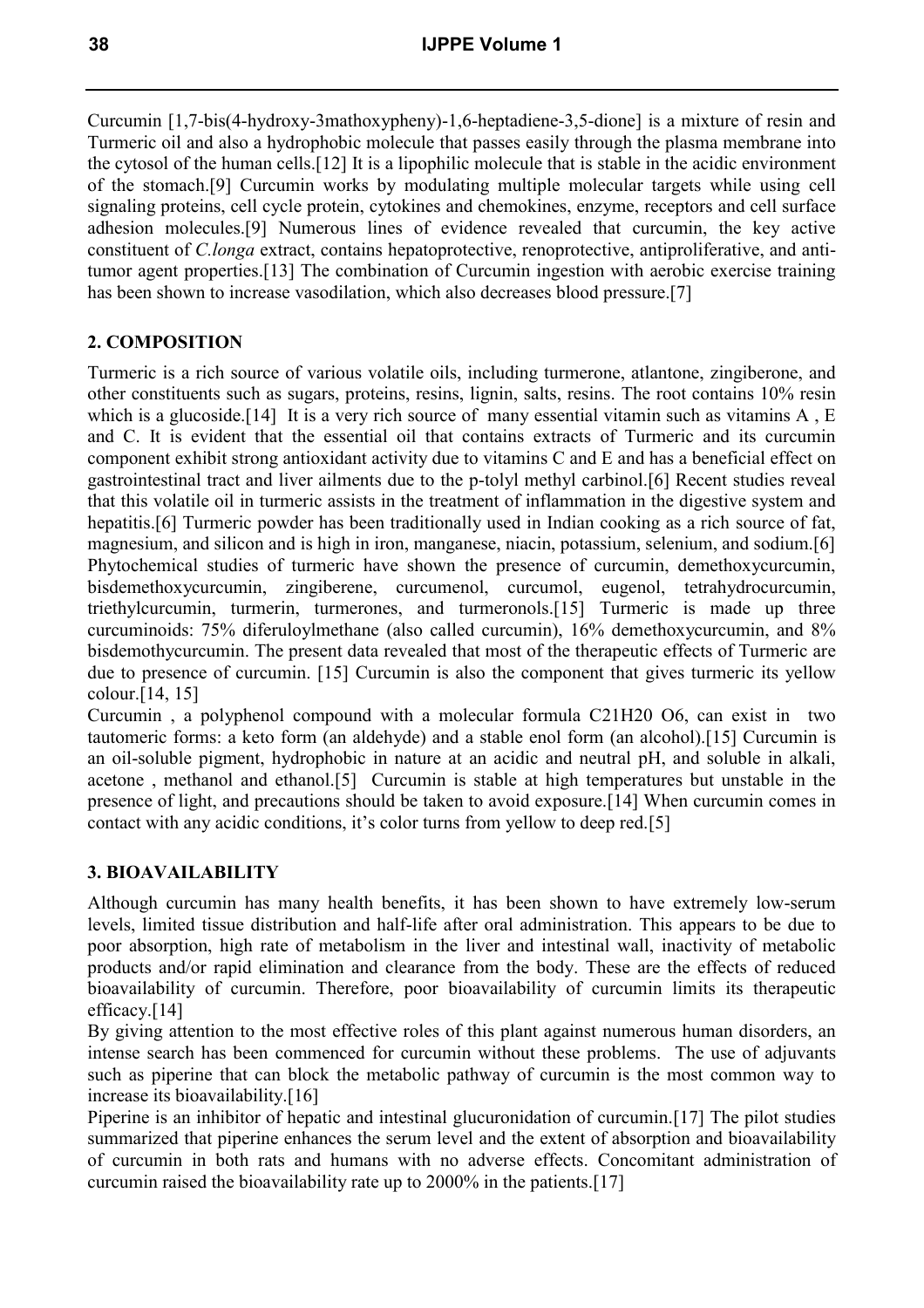**39**

The curcumin phytosome preparation, which is the complexation of curcumin with phospholipids, show significantly higher serum concentration compared with curcumin extract due to their enhanced capacity to cross the lipid bio-membranes and to reach the systemic circulation.[14] The phytosomized extract enhances oral bioavailability and its tissue distribution of curcumin in the spleen, heart, liver, kidney, lung and brain.[18] Other approaches have been undertaken to improve the bioavailability of curcumin, such as the use of nanoparticles, liposomes, micelles, and structural analogues.[19]

### **4. CLINICAL EFFICACY AND MECHANISM OF ACTION**

## **4.1. Anti-cancer Effects**

Cancer is characterized by an abnormal increase in cell proliferation and in some cases spreads to other parts of the body.[16] Curcumin is known for its cytotoxic activities against cancer cells of the blood, skin, oral cavity, lung, pancreas, and intestinal tract and represses angiogenesis and metastasis in animal models. The study shows that there is a significant inhibitory effect on the proliferation, transformation, and metastasis of tumors with the use of curcumin in a patient with the cancer.[20]

The major mechanisms by which curcumin induces cytotoxicity in tumor cells are regulation of various transcription factors, growth factors, inflammatory cytokines, protein kinase, and other enzymes. Curcumin also down regulates expression of genes promoting cell proliferation, angiogenesis, and resistance to chemotherapy.[20]

The anti-proliferation effect of curcumin is mediated by arresting the tumor cells in the cell cycle's regulatory proteins. However, the effect depends on the concentration of curcumin, duration of treatment and the cell type. Cyclin D1 is an important protein that regulates cell cycle progression through the G1 phase of the cell cycle and can function as a transcriptional co-regulator. The overexpression of cyclin D1 has been linked to the development and progression of the breast, esophagus, head and neck, and prostate cancers.[20]

Apoptosis is the death of a cell that occurs as a normal and controlled part of an organism's growth. It is now clear that some oncogenic mutation disrupts apoptosis, leading to tumor initiation, progression and metastasis. A cancer study shows that curcumin is a cytotoxic anticancer agent and induces apoptosis by activating CHOP/GADD135, an activator of apoptosis.[20]

Curcumin has been shown to have cytotoxic and DNA damaging activity in human hepatoma HepG2 cell *in vitro* condition. *Curcumin longa* demonstrated a strong cytotoxic activity on the human colon carcinoma by inducing G2/M phase cell cycle arrest in tumor cell.**[**20] Most primary solid tumors are dependent on angiogenesis for survival, growth, invasion and metastasis. In a study, it was found that curcumin shows an inhibitory response on the proliferation of human vascular endothelial cells in vitro and suppresses the FGF-2-induced angiogenic response in vivo which could be a starting point for the development of a new anti-angiogenic drug.[20]

Chemotherapeutic drugs such as doxorubicin, tamoxifen, cisplatin and camptothecin have a cytotoxic effect on cells. Curcumin showed important anti-cytotoxic effects against chemotherapeutic drugs. The radio protection and radio sensitization effects of curcumin play an important role in the management of the cancers. The radiation and curcumin at 2 and 4-M concentration synergistically demonstrate significant enhancement in the treatment of tumors that recur and become radio resistant.[20]

Curcumin is the primary curcuminoid being studied in vast areas of chemopreventive and chemotherapy activities against many tumor cell lines. Several studies have been performed on the use of curcumin in the inhibition of proliferation of a variety of cancer cell lines including brain, cervical, prostate, breast, gastric, hepatic, leukemia, oral epithelial, ovarian, pancreatic, bladder, and colon tumor cell.[21, 22] curcumin also leads to apoptosis in DU145 prostate carcinoma, A549 lung carcinoma, and HT29 colon carcinoma with an IC50 (50% inhibitory concentration) of about 10-75 µM.[23]

Curcumin has the ability to inhibit proteins that enhance cell proliferation (cyclin D1) and angiogenesis (VEGF). In one study, the inhibitory effect of Curcumin on the proliferation,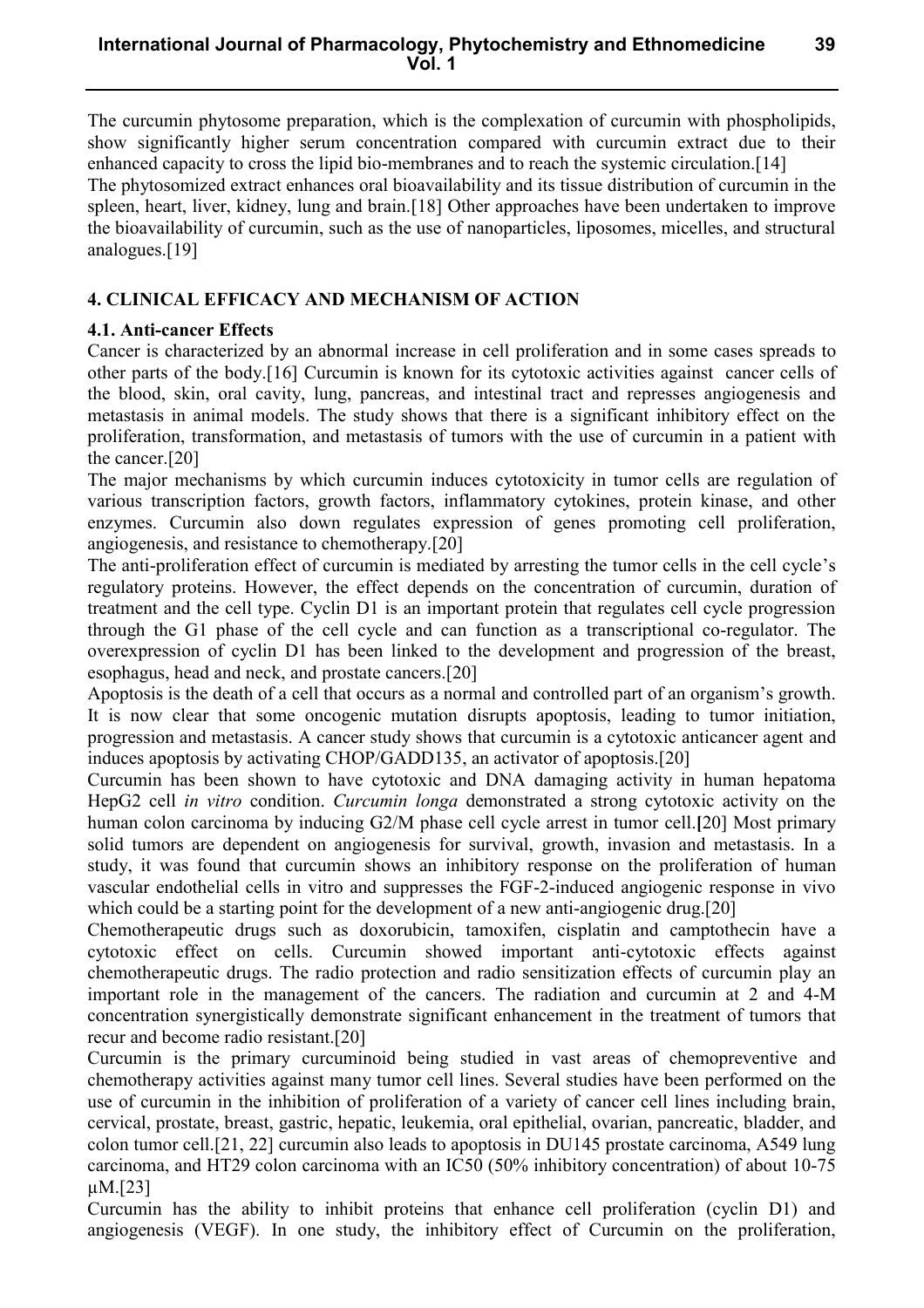migration, and other function of the cancerous B16F10 cell demonstrates its potential use as an anticarcinogenic and anti-metastatic in the brain. The use of solubilized curcumin by intracranial injection as an anticancer agent could eliminate the adverse side effects of chemotherapy and radiation therapy.[21]

Curcumin shows synergistic and potentiating effect with anticancer drug such as 5-fluorouracil (5 fu), all-trans retinoic acid, cisplatin, celecoxib, and doxorubicin.[22] Curcumin has the ability to eliminate superoxide anions, hydroxyl radicals, peroxides, and nitrite radicals that are carcinogenic reactive oxygen species.[22]

To overcome its poor bioavailability, curcumin has been polymerized by a condensation reaction to produce a polymer that has backbone-typed, curcumin-derived high polymers. These curcumincontaining polymers are water-soluble curcumin and have more cytotoxic activity toward OVCAR-3 (ovarian adenocarcinoma), MCF-7 breast cancer cell lines than curcumin.[23]

It is now well established that curcumin has the ability to induce apoptosis in cancer cell line while not affecting the normal function of the host cells.[24] Curcumin, a well-described phytochemical, has been shown to be an efficacious treatment for cancer because it has shown free radical scavenging activities.[25] Curcuminoids present in Turmeric also affects multiple processes and signaling pathways that initiate and proceed to various cancer cell lines.<sup>[16]</sup>

Esophageal cancer is cancer that occurs in esophagus- a tube that runs from the throat to the stomach- and usually begins in the tissue lining the inside of the esophagus. Curcumin was found a good candidate for preventing and treating esophageal cancer, thereby suggesting its potential for the inhibition of inflammatory markers such as NF-kB and increasing the incident of apoptosis.[16] The mechanism of action of curcumin in treatment of gastric cancer has been shown by decreasing the expression level of human epidermal growth factor receptor 2 and the activity of p21- activated kinase1. Curcumin also causes growth inhibition in human gastric cancer cell lines by the induction of G1-phase to S phase arrest through the downregulation of cyclin D1.[16]

According to several studies, Curcumin can be a good source for being used for treating hepatocellular carcinoma (HCC) or liver cancer. The studies show that there is a significant inhibitory effect on MMp-9 secretion in HCC cells with the use of curcumin. In the study, curcumin found in Turmeric effectively suppressed the expression of Chk1 protein, arrested the cell cycle at the G2/m phase and caused apoptosis in hepatoma cell lines.[16]

#### **4.2. Anti-oxidant Effects**

Antioxidants play a very important role in protecting the body against the oxidative stress and free radical damage which often are the cause of various diseases.[26] It has been suggested that antioxidant activity of curcumin is an important property of Turmeric plant used in treatment of chronic diseases, DNA damage, mutagenesis, carcinogenesis and inhibition of pathogenic bacterial growth.[26]

The antioxidant properties of curcumin have been studied extensively, and are found to be related to the hydroxyl group or the methylene group of the a-diketone (heptadiene-dione) moiety.[26] Curcumin, water, and fat soluble of turmeric have shown to have an antioxidant effect comparable to vitamin C and much more than that of the radical-scavenging activity of vitamin E**.**[6, 14] Tetrahydrocurcumin, a major metabolite of curcumin, is an antioxidant substance which has protective effect on oxidative stress in the body. The bioavailability of curcumin is due to the presence of tetrahydrocurcumin antioxidant action.[13]

The phenolic groups are an important component of curcumin and induce hydrogen bond acceptor activities.[13] Curcumin has shown to be a very significant scavenger of free radicals including hydroxyl radicals and nitrogen dioxide radicals. In addition, curcumin exhibits a potent lipid-soluble antioxidant and also inhibits lipid peroxidation in animal models.[26] Curcuminoids are natural phenols that exist in enolic and β-diketone forms. Curcumin possess both phenolic groups and βdiketonics (two types of natural antioxidant) in the same molecule.[14] The protective effect of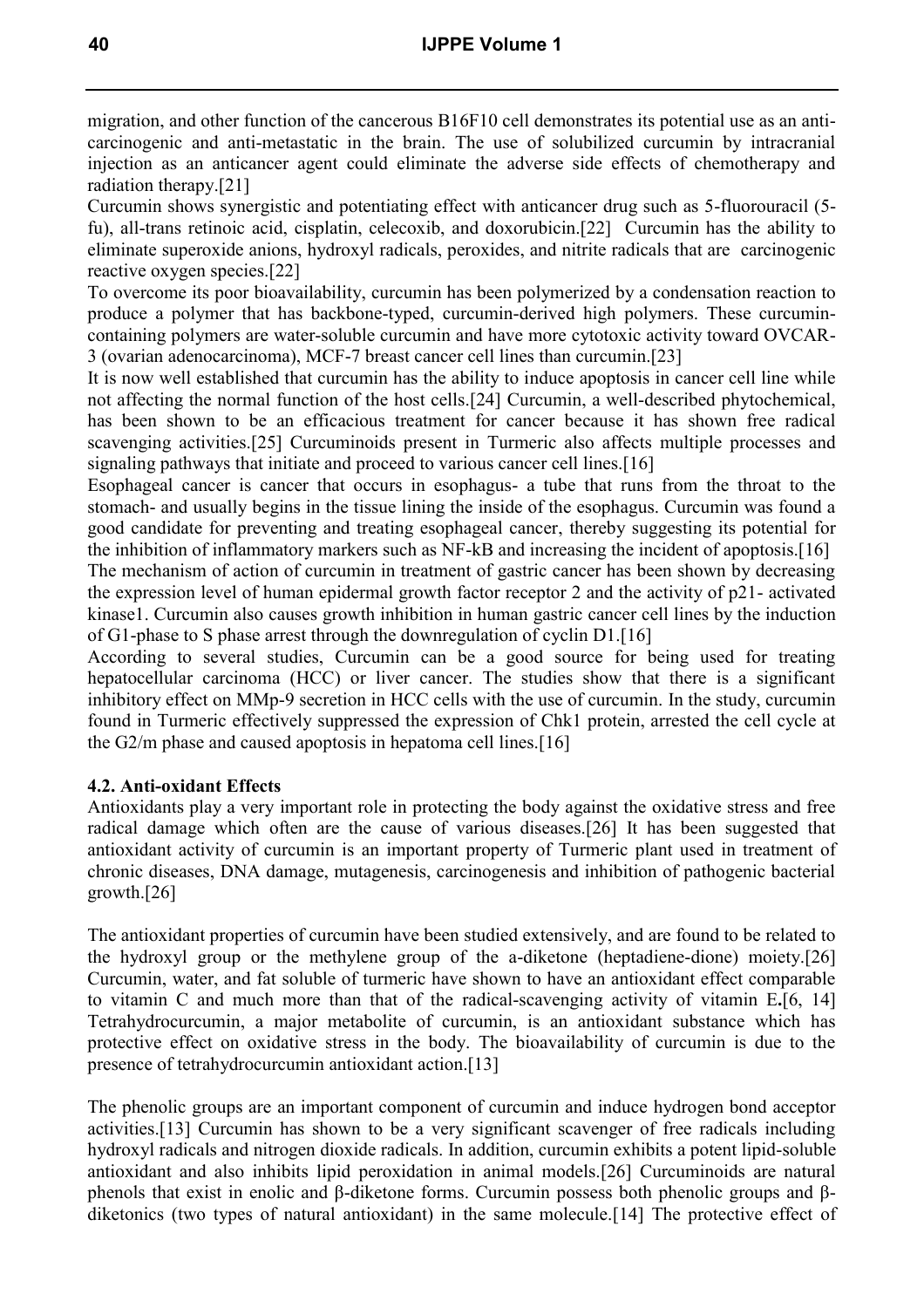curcuminoids in turmeric on human keratinocyte from hypoxanthine/xanthine oxidase injury have been proven.[25]

The essential trace elements of turmeric plant such as Fe, Cu, Zn, Mn, Ca, Mg and Se are known to possess strong antioxidant effects. These metals are involved in constituents of superoxide dismutase, oxide reductase, glutathione and metallothioeim which could increase the production of metal-dependent enzyme, thereby the accumulation of pathological concentration of oxygen radicals would be decrease.[13]

In chronic liver disorders (alcoholic and nonalcoholic fatty liver diseases and drug-induced liver injury caused by the imbalanced defense mechanism of antioxidants and overproduction or incorporation of free radicals), biological molecules and key cellular component in the liver are damaged by ROS production.The antioxidant medicines may have beneficial effect, but for the long-term use, they are associated with serious complication.[27]

In the study done on 18 healthy men for 75 days, it was found that the hydroalcoholic extract of *curcumin longa* are mainly responsible for decreasing in concentration of serum lipid peroxide.[25] Studies revealed that fermented *Curcuma longa* L. (FC) has the hepatoprotective effect. FC improves the impaired antioxidant status in the rat liver, as indicated by decreasing oxidative stress via preventing lipid preoxidation and improving hepatic antioxidant status.[27]

If the liver is damaged, the livers enzymes ATL and AST will increase in the blood, signaling liver disease. Thus, the reduction of ALT and AST levels cause improvement in hepatic function.[28] Beneficial effects of curcumin on hepatic function is related to its pleiotropic anti-oxidant activity. It prevents formation and scavenges reactive oxygen species and reactive nitrogen species.[28]

#### **4.3. Anti-diabetes Effects**

More than two hundred million people around the world are affected by Diabetes mellitus (DM). These numbers are expected to double in fifteen years. The most important medical concern following DM would be its effect on the organs of the body. Hyperglycemia (high level of sugar in the blood) can cause many complications in diabetic people.[29]

The effect of curcumin on a variety of diseases has been widely studied during past decades.[29] A study shows that curcumin can have possible hypoglycemic effects through some functions, including the increase of blood insulin levels by stimulating the function of surviving pancreatic beta cells, decreasing the amount of beta 2-adrenoceptors, and upregulating the activity of the insulin receptor gene in the skeletal muscle of STZ-induced type1 diabetic rats.[29]

The data shows that curcumin can be effective in improving the pathological changes related to chronic diabetic conditions by suppressing the inflammation, oxidative stress, hyperglycemia and hyperlipidemia. However, the effectiveness of curcumin is limited because of its poor bioavailability. Recently, some improved formulations of curcumin have been designed to increase its physiochemical and pharmacokinetic properties.[29]

In patients suffering from diabetic nephropathy, which is the most serious complication of diabetic mellitus, the intake of curcumin supplementation at the dose of 66.3 mg per day for eight weeks was effective in reducing proteinuria (abnormal amount of protein in the urine), hematuria (blood in the urine), and systolic blood pressure in patients with uncontrollable lupus nephritis.[29]

Diabetes mellitus type1 is an autoimmune condition in which the body attacking its own pancreas with antibodies, finally causes insulin deficiency.<sup>[30]</sup> A study has shown that oral administration of water soluble curcumin derivative (NCD) for forty days decreased the blood glucose level and increased plasma insulin and C-peptide in diabetic rats. Furthermore, the level of lipid peroxides in the pancreas and liver will decrease through the improvement of a lipid profile and oxidative status following the use of water soluble curcumin derivative, which directly improved the diabetic condition.[30]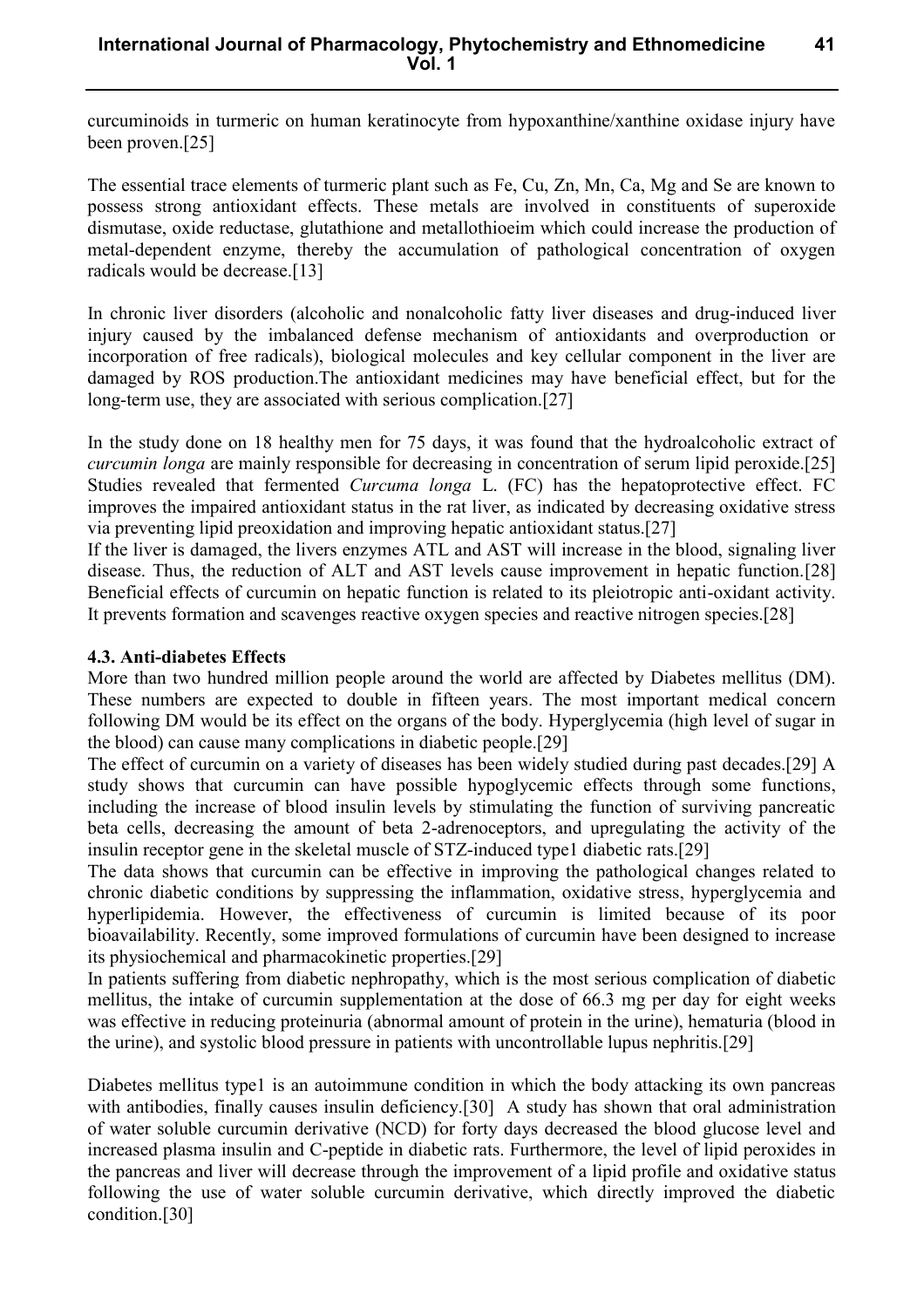One of the pathogenic causes of both types of diabetes mellitus is oxidative stress which led to Pancreatic β-cell apoptosis, resulting in the reduction of insulin secretion. Curcumin longa has shown to protect Pancreatic β-cell from apoptotic and oxidative damage and increases the antioxidant status of pancreatic β-cells. The explanation might be due to the presence of curcumin in *Curcumin longa* which has antioxidant and anti-apopototic properties.[31] It must be kept in mind that further investigation on the preparation and standardization of the dose and pharmacological and toxicological evaluation of the active principle of *Curcumin longa* will help this plant to be employed in new antidiabetic drugs.[31]

Inflammation has been shown to precede the onset of type 2 (non-insulin-dependent) diabetes. Inflammatory cytokines, transcription factors such as NF-kB and tumor necrosis factors-α have been linked with insulin resistance and the development of type 2 diabetes. Curcumin increases the activation of PPAR-γ, which regulates fatty acid storage and glucose metabolism.[17] The use of curcumin in the management of type 2 diabetes is due to its antioxidant nature, free radical scavenging properties and hypocholesterolemic effect.[17]

Another complication of diabetes mellitus is hyperlipidemia, an abnormally high concentration of fats or lipids in the blood. Curcumin has been shown to reduce serum and liver cholesterol, triglycerides, free fatty acids, phospholipids, and LDL cholesterol levels. Another finding also indicated that curcumin normalizes serum high-density lipoprotein (HDL) cholesterol in diabetic rats after treatment.[17] Curcumin was found to inhibit diabetic retinopathy suggesting its potential in suppressing oxidative stress, inflammation and an increase in –OHdG and nitrotyrosine.[17]

Numerous lines of evidence suggest that diabetes is a risk factor for neuropsychiatric deficits including stroke, cerebrovascular diseases, diabetic encephalopathy, depression, and anxiety.[17] Diabetic encephalopathy is a serious complication of both type 1 and types 2 diabetes, which involves direct neuronal damage caused by intracellular glucose. Regular anti-hyperglycemic regiments with the use of curcumin could be used for the treatment of diabetic encephalopathy. Curcumin significantly decreased cognitive deficiency, cholinergic dysfunction, and serum levels of tumor necrosis factor (TNF) and also prevent brain lipid peroxidation in diabetic rats.[17] This result shows that curcumin, with its lipid lowering and antioxidant properties, could be used as a supplement in diabetic patients with hyperglycemia and hyperlipidemia.[17]

#### **4.4. Anti-inflammatory Effects**

Inflammation is the initial response to irritation, injuries, and infection triggered by the immune system. Acute inflammation has a therapeutic potential for wound healing and fighting infection, but chronic inflammation can trigger the immune system for long periods and may result in chronic illnesses including pulmonary, cardiovascular, metabolic, and neurologic diseases, obesity, type II diabetes, arthritis, pancreatitis, and cancer.[9]

Turmeric has been used in Indian folk medicine for reducing pain, swelling, wound healing and inflammation. The effectiveness of turmeric oil in reducing pain and inflammation is comparable to chemical drugs, such as phenylbutazone. The phenolics compound derived from a rhizome of *C. longa* such as curcumin has demonstrated anti-inflammatory activity *in vivo* and *in vitro*.[25]

Cyclooxygenase (COX-2) lipoxygenase (LOX) are two enzymes that involve in inflammation by transforming arachidonic acid in prostaglandins which mediate inflammation and pain.[14] Curcumin as a nontoxic natural compound shows to be effective in modulating the inflammatory response by down regulating COX-2, lipoxygenase, and inducible oxide synthase (iNOS) enzymes. It is also found that curcumin inhibits the inflammatory cytokines, tumor necrosis factor-alpha (TNF-a), protein kinases, adhesion molecules, redox status and enzymes that have been linked to inflammation.[14, 17] Curcumin also demonstrated to be efficacious in reducing spermatic cord edema, spermatic cord tenderness, pain at the operative site, and tenderness at operative site.[32]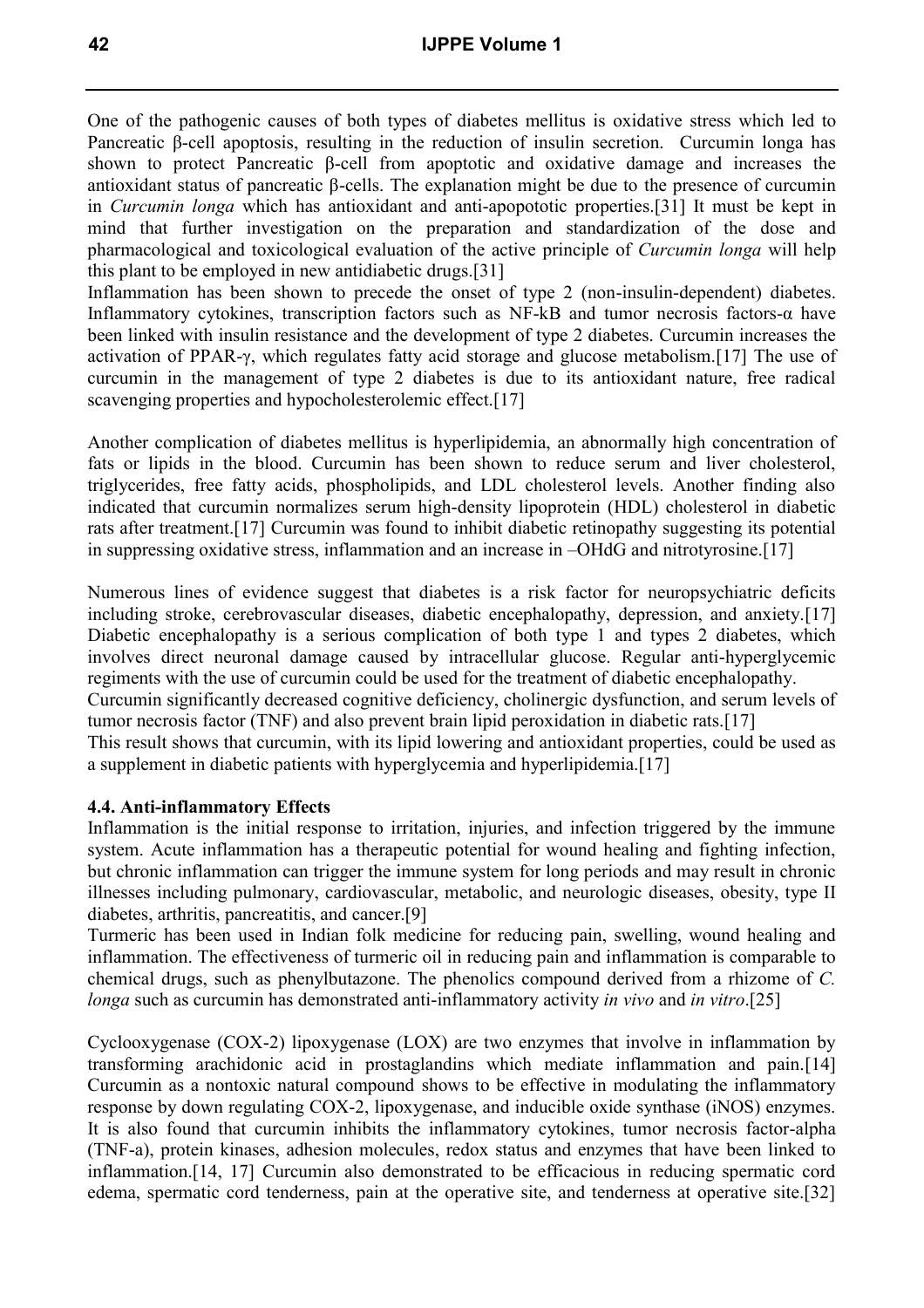**43**

The hydroxyphenyl unit is assumed to be the pharmacologically active principles of curcumin which is responsible for the anti-inflammatory actions.<sup>[19]</sup>

Therapeutic implication of curcumin in the prevention of arachidonic acid metabolism and inflammation in mouse skin epidermis is via down regulation of the cyclooxygenase and lipoxygenase pathway.[14]

Rheumatoid arthritis (RA) is a chronic inflammatory disease. Common symptoms of arthritis include tenderness or pain at the joint, reduced motion, stiffness, swelling and difficulty walking. Non-surgical treatments include anti-inflammatory and pain medications such as acetaminophen and opioid, NSAIDs (non-steroid anti-inflammatory drug), and intra articular glucocorticoids injections in joint diseases. Since all of these agents have side effects, safe alternative sources have to be explored. Curcumin has been proven to be effective in the treatment of arthritis, and based on data obtained from the experiment done on arthritic rats, oral administration of curcumin has shown to decrease the glycoprotein levels and molecular weight, thereby lowering paw inflammation in arthritic rats.[17] The experimental evidence suggests that curcumin synergistically augments the growth-inhibitory and pro-apoptotic effects of celecoxib in osteoarthritis disorder. The effect was mediated through inhibition of COX-2 activity. This result warrants a novel combination treatment in OA (osteoarthritis) and other rheumatologic disorder.[17]

Curcumin also has shown to be effective in the treatment of psoriasis, which is a pro-inflammatory skin disease. Pharmacological activities of curcumin for the treatment of psoriasis are based on its anti-proliferative, anti-inflammatory, differentiation-modifying, or some combination of these actions. Curcumin was found to suppress psoriasis by inhibiting the keratinocyte proliferation.[17]

### **5. CONCLUSION**

Through the reports of studies mentioned that reached their conclusions using *Curcumin longa*  plant, the extracts used from the above mentioned plant have been scientifically validated to be used for the alleviation of pain and in assistance to relieving chronic inflammation. The powders and extracts used from this plant contain antioxidant, anti-inflammatory, anti-cancer, and anti-diabetes agents that allow it to be incredibly useful in its traditional medicinal applications. Along with these agents, the bioavailability of Turmeric has been increased through the combination of Turmeric and Piperine, enhancing its absorption and therapeutic efficacy, making the plants extracts more useful. As well as the increased bioavailability, increased evaluation of Turmeric in the future will allow to be used in more antidiabetic drugs, increasing its pain alleviating properties.

#### **Conflict of Interest**

Authors declare no conflict of interest.

#### **6. REFERENCES**

- [1] Yue, G. G., Chan, B. C., Hon, P. M., Kennelly, E. J., Yeung, S. K., Cassileth, B. R., & Lau, C. B. (2010). Immunostimulatory activities of polysaccharide extract isolated from *Curcuma longa*. International journal of biological macromolecules, 47(3), 342-347.
- [2] Wickenberg, J., Ingemansson, S. L., & Hlebowicz, J. (2010). Effects of *Curcuma longa* (turmeric) on postprandial plasma glucose and insulin in healthy subjects. Nutr J, 9(43), 1-5.
- [3] Zhang, D. W., Fu, M., Gao, S. H., & Liu, J. L. (2013). Curcumin and diabetes: A systematic review. Evidence-Based Complementary and Alternative Medicine, 2013.
- [4] El Demerdash, A., Dawidar, A. M., Keshk, E. M., & Abdel-Mogib, M. (2012). Gingerdione from the rhizomes of *Curcuma longa*. Chemistry of Natural Compounds, 48(4), 646-648.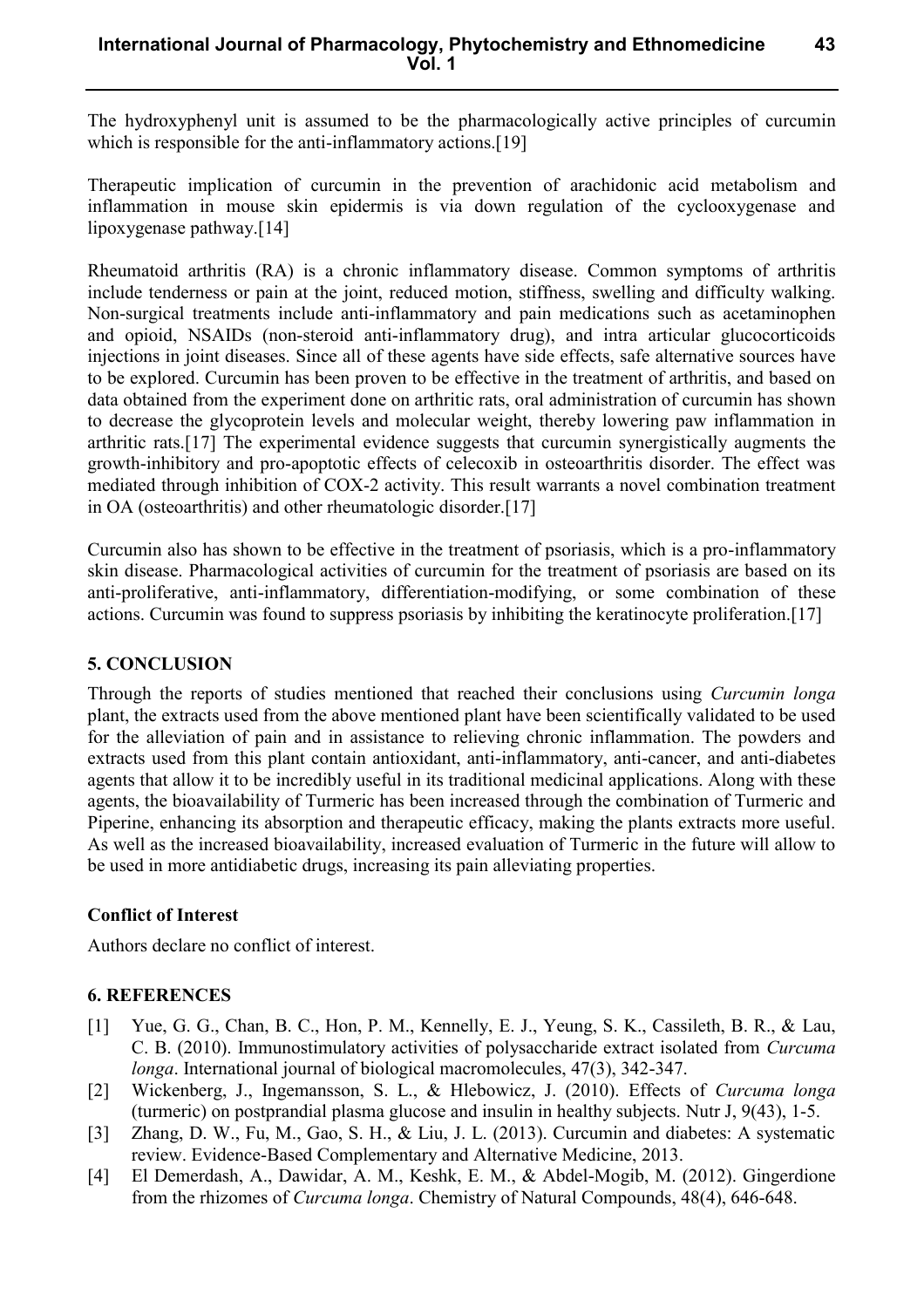- [5] Aggarwal, B. B., Sundaram, C., Malani, N., & Ichikawa, H. (2007). Curcumin: the Indian solid gold. In The molecular targets and therapeutic uses of curcumin in health and disease (pp. 1-75). Springer US.
- [6] "*Curcuma longa* (Turmeric). (Monograph)." Alternative Medicine Review. Thorne Research Inc. 2001. (pp. S-62-S-66).
- [7] Jäger, R., Lowery, R. P., Calvanese, A. V., Joy, J. M., Purpura, M., & Wilson, J. M. (2014). Comparative absorption of curcumin formulations. Nutr J, 13(11).
- [8] Akbik, D., Ghadiri, M., Chrzanowski, W., & Rohanizadeh, R. (2014). Curcumin as a wound healing agent. Life sciences, 116(1), 1-7.
- [9] Shehzad, A., Rehman, G., & Lee, Y. S. (2013). Curcumin in inflammatory diseases. Biofactors, 39(1), 69-77.
- [10] Metzler, M., Pfeiffer, E., Schulz, S. I., & Dempe, J. S. (2013). Curcumin uptake and metabolism. Biofactors, 39(1), 14-20.
- [11] 11. Expanded, E., Guide, A. B. C., Garner-Wizard, M., Henson, S., Keller, A., Levine, D., Oliff, H., & Schulman, R. (2012). Re: Curcumin Exhibits Potential in the Treatment of Various Chronic Diseases.
- [12] Mohamad, R. H., El-Bastawesy, A. M., Zekry, Z. K., Al-Mehdar, H. A., Al-said, M. G. A. M., Aly, S. S., & El-Merzabani, M. M. (2009). The role of *Curcuma longa* against doxorubicin (adriamycin)-induced toxicity in rats. Journal of medicinal food, 12(2), 394-402.
- [13] Nada, A. S., Hawas, A. M., Amin, N. E. D., Elnashar, M. M., & Abd Elmageed, Z. Y. (2012). Radioprotective effect of *Curcuma longa* extract on γ-irradiation-induced oxidative stress in rats. Canadian journal of physiology and pharmacology, 90(4), 415-423.
- [14] Dulbecco, P., & Savarino, V. (2013). Therapeutic potential of curcumin in digestive diseases. World journal of gastroenterology: WJG, 19(48), 9256.
- [15] Balaji, S., & Chempakam, B. (2010). Toxicity prediction of compounds from turmeric (*Curcuma longa* L). Food and Chemical Toxicology, 48(10), 2951-2959.
- [16] Shehzad, A., Lee, J., & Lee, Y. S. (2013). Curcumin in various cancers. Biofactors, 39(1), 56-68.
- [17] Aggarwal, B. B., & Harikumar, K. B. (2009). Potential therapeutic effects of curcumin, the anti-inflammatory agent, against neurodegenerative, cardiovascular, pulmonary, metabolic, autoimmune and neoplastic diseases. The international journal of biochemistry & cell biology, 41(1), 40-59.
- [18] Micucci, M., Aldini, R., Cevenini, M., Colliva, C., Spinozzi, S., Roda, G., & Budriesi, R. (2013). *Curcuma longa* L. as a Therapeutic Agent in Intestinal Motility Disorders. 2: Safety Profile in Mouse. PloS one, 8(11), e80925.
- [19] Gupta, S. C., Patchva, S., Koh, W., & Aggarwal, B. B. (2012). Discovery of curcumin, a component of golden spice, and its miraculous biological activities. Clinical and Experimental Pharmacology and Physiology, 39(3), 283-299.
- [20] Shishodia, S., Chaturvedi, M. M., & Aggarwal, B. B. (2007). Role of curcumin in cancer therapy. Current problems in cancer, 31(4), 243-305.
- [21] Purkayastha, S., Berliner, A., Fernando, S. S., Ranasinghe, B., Ray, I., Tariq, H., & Banerjee, P. (2009). Curcumin blocks brain tumor formation. Brain research, 1266, 130-138.
- [22] Johnson, J. J., & Mukhtar, H. (2007). Curcumin for chemoprevention of colon cancer. Cancer letters, 255(2), 170-181.
- [23] Tang, H., Murphy, C. J., Zhang, B., Shen, Y., Van Kirk, E. A., Murdoch, W. J., & Radosz, M. (2010). Curcumin polymers as anticancer conjugates. Biomaterials, 31(27), 7139-7149.
- [24] Duvoix, A., Blasius, R., Delhalle, S., Schnekenburger, M., Morceau, F., Henry, E., & Diederich, M. (2005). Chemopreventive and therapeutic effects of curcumin. Cancer letters, 223(2), 181-190.
- [25] Luthra, P. M., Singh, R., & Chandra, R. (2001). Therapeutic uses of *Curcuma longa* (turmeric). Indian Journal of Clinical Biochemistry, 16(2), 153-160.